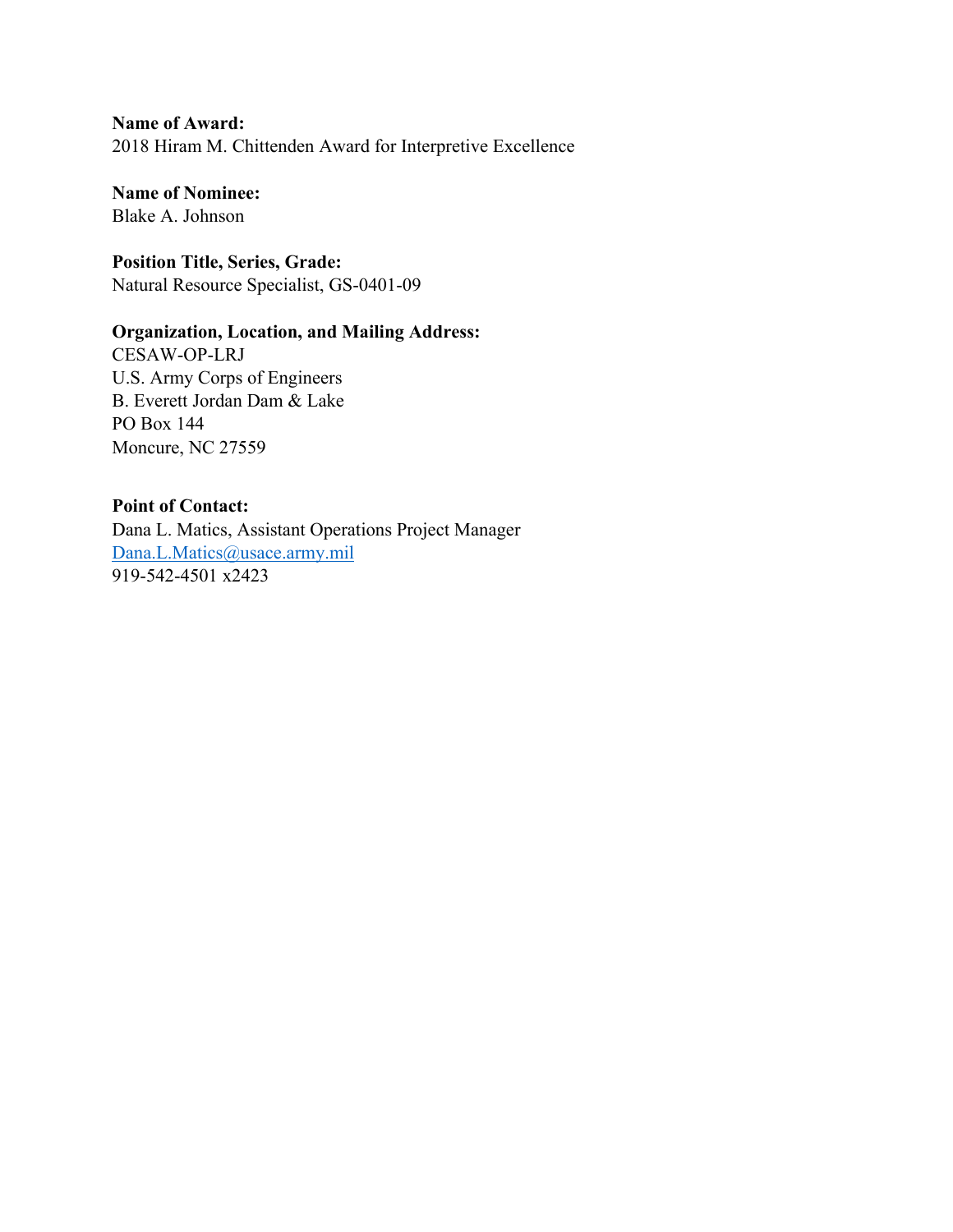# **Hiram M. Chittenden Award for Interpretive Excellence Executive Summary Blake A. Johnson B. Everett Jordan Dam & Lake**

Ranger Blake Johnson is relatively new to the Corps of Engineers, only being with the organization for four years, however he has had a noteworthy impact on B. Everett Jordan Lake and the Wilmington District's outreach program. He started his career as a Pathways Intern at Falls Lake while attending North Carolina State University. Upon graduation in 2017, Ranger Johnson was converted to an outreach role as a permanent Natural Resource Specialist position at B. Everett Jordan Lake, Falls Lake's sister project. Blake has found a true niche and great enjoyment in interpreting the natural world and the Corps' role in it over the past few years.

Ranger Johnson has made great strides in increasing B. Everett Jordan Lake's online presence, doubling our Facebook followers in 2018 and creating the Wilmington District's first Instagram account. This method of communication via social media has been essential, since the Piedmont of North Carolina has been plagued with high rainfall totals due to Hurricane Florence in September, 2018. The numerous rainfall events caused downstream river levels and Jordan Lake to rise, and on five separate occasions, boat ramps and campgrounds had to be closed, creating a great deal of stress for both the recreating public upstream and landowners downstream.

Blake's skillful ability to interpret water management data, flood release plans, and lake level forecasts for a diverse audience through social media platforms is impressive to say the least. Unfortunately, social media can bring out the worst in people, allowing them to freely express opinions that are not always courteously written. Ranger Johnson diligently addresses each and every comment or concern, typically within hours of receipt. Often, these online posts lead to phone calls to the Jordan Dam Visitor Center from the public, as well. Blake often handles these calls, usually from people who are scared about rising water levels. He demonstrates integrity every step of the way in his interactions, providing information and listening empathetically to their frustrations. Because of his effective communication with the public, he quickly earned the trust of his supervisory team to tell the Corps Story.

Blake has also been proactive in creating new relationships with partners and enriching existing ones, adding more than 14 events to our outreach calendar, most of which he staffed. He also reworked school programs to include the Every Kid in a Park pass and ensured the programs met the North Carolina Standards of Learning. In addition, Ranger Johnson focuses on programs and events that show children and their families what careers are available in the natural resource management field. And, of course, his efforts spotlight what it's like be a Park Ranger for the U.S. Army Corps of Engineers!

Taking the reins of the outreach program that hadn't had a ranger lead for years, Ranger Johnson took it upon himself to evaluate what the current program offered, and how he could make it better. With boundless energy, he is constantly looking for ways to improve existing outreach efforts or create new ones.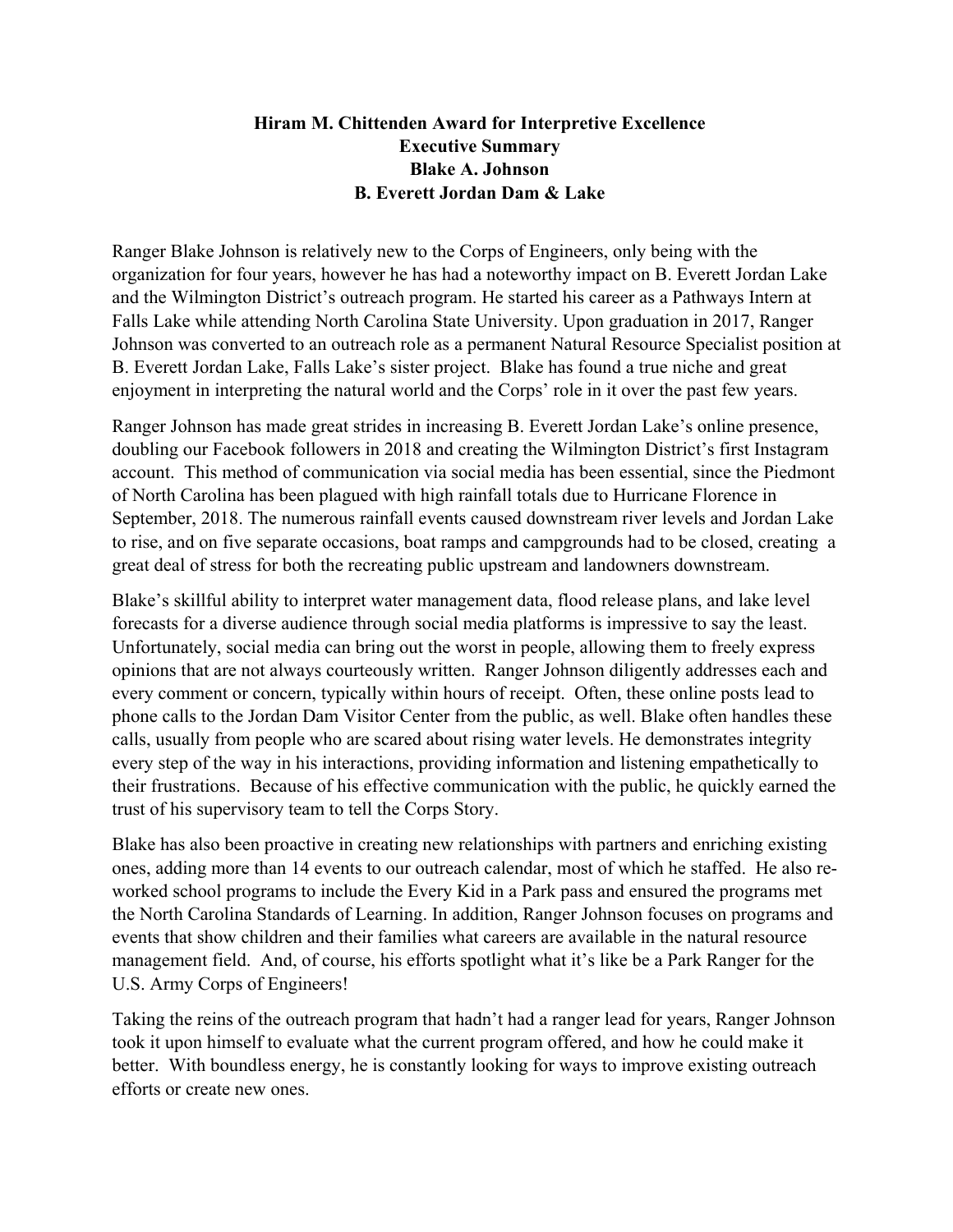## **Hiram M. Chittenden Award for Interpretive Excellence Citation Blake A. Johnson B. Everett Jordan Dam & Lake**

Ranger Blake A. Johnson has made significant impacts on visitors and the recreating public in the Raleigh-Durham area. He is passionate about getting the U.S. Army Corps of Engineers' story out to the public in any way he can and looking for new and creative ways to reach the public every day. Blake has a true passion for inspiring the next generation, focusing his efforts on providing children valuable opportunities to learn about careers in natural resource management. As a sincere role model, he demonstrates the Army Values of Selfless Service, Integrity, and Honor in everything he does, from daily interactions with visitors, to social media posts, to planning and working outreach events, where he interacts with hundreds of people. Blake Johnson is to be commended for his refusal to accept an outreach program that is merely good and relentlessly works to make B. Everett Jordan Lake's outreach program great.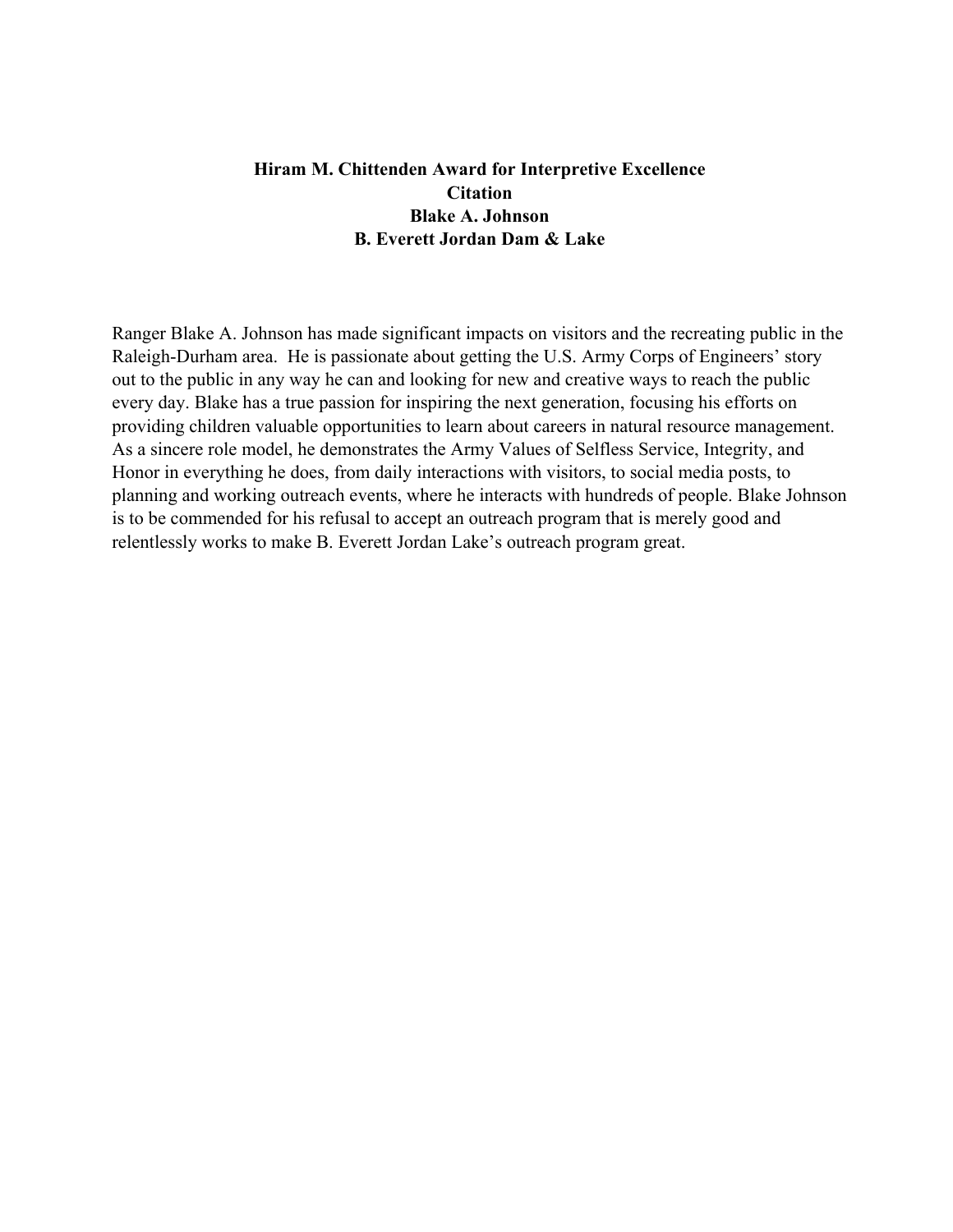#### **Creativity and Originality**

Ranger Blake Johnson has only been an Outreach Ranger for two years, but has revived a stagnant outreach program one great idea at a time. One of the most effective changes Ranger Johnson made to B. Everett Jordan Lake's outreach program was in the current method of reaching out to schools to advertise interpretive programs. Typically, the staff advertises water safety programs to local schools in the spring, with reasonable results each year. Realizing this had been moderately effective and looking to better our results, Blake proactively visited county school administrator offices to get their input on the best ways was to reach out to teachers.

Based on those recommendations, Blake created an entirely new interpretive program, directed at fourth graders that covered both water safety and environmental education topics to fit within the North Carolina Standards of Learning. Targeting fourth graders also allowed him to incorporate the Every Kid in a Park (EKiP) passes. Along with the change to the programs offered to schools, he took a chance and advertised programs at the beginning of the school year, instead of traditional springtime. The changes he incorporated were tremendously successful, allowing hundreds of local fourth graders to hear a water safety and environmental education message from a USACE ranger and receive an EKiP pass.

Not only did Blake revamp programs for local schools, he also gave USACE rangers new opportunities to participate in outreach events that allowed us to impact our greater community and stretch beyond project borders. One area in particular that he's passionate about is careerfocused events for children. Blake has found opportunities to put together a USACE booth at several events hosted by partners that focus on different jobs and careers paths. The target group is often families with elementary school children. His "Be a Park Ranger" photo op booth is a huge hit! The kids (and parents!) get to dress up like a USACE Ranger and get a photo in front of a backdrop of Jordan Lake. They do all of this while learning how cool it is to be a Park Ranger!

Blake's determination paid off and, with his coordination, he and other rangers reached well over 4,000 visitors, school children, and community members in 2018.

Some of those interpretive contacts were made at the State and Area Envirothon. USACE Ranger staff has historically been involved with the North Carolina Envirothon, which is a natural resource management competition for middle and high school students that provides scholarship money for the top teams. Typically, USACE staff has taught and provided tests at both the local and state levels, and in 2018, Ranger Johnson was asked to become part of the team responsible for bringing the International Envirothon to North Carolina. He represents USACE on the planning committee and is the lead test writer for both the Aquatics section and Wildlife section. This is yet another example of how Ranger Johnson has taken previous efforts in outreach and challenged himself to increase USACE involvement.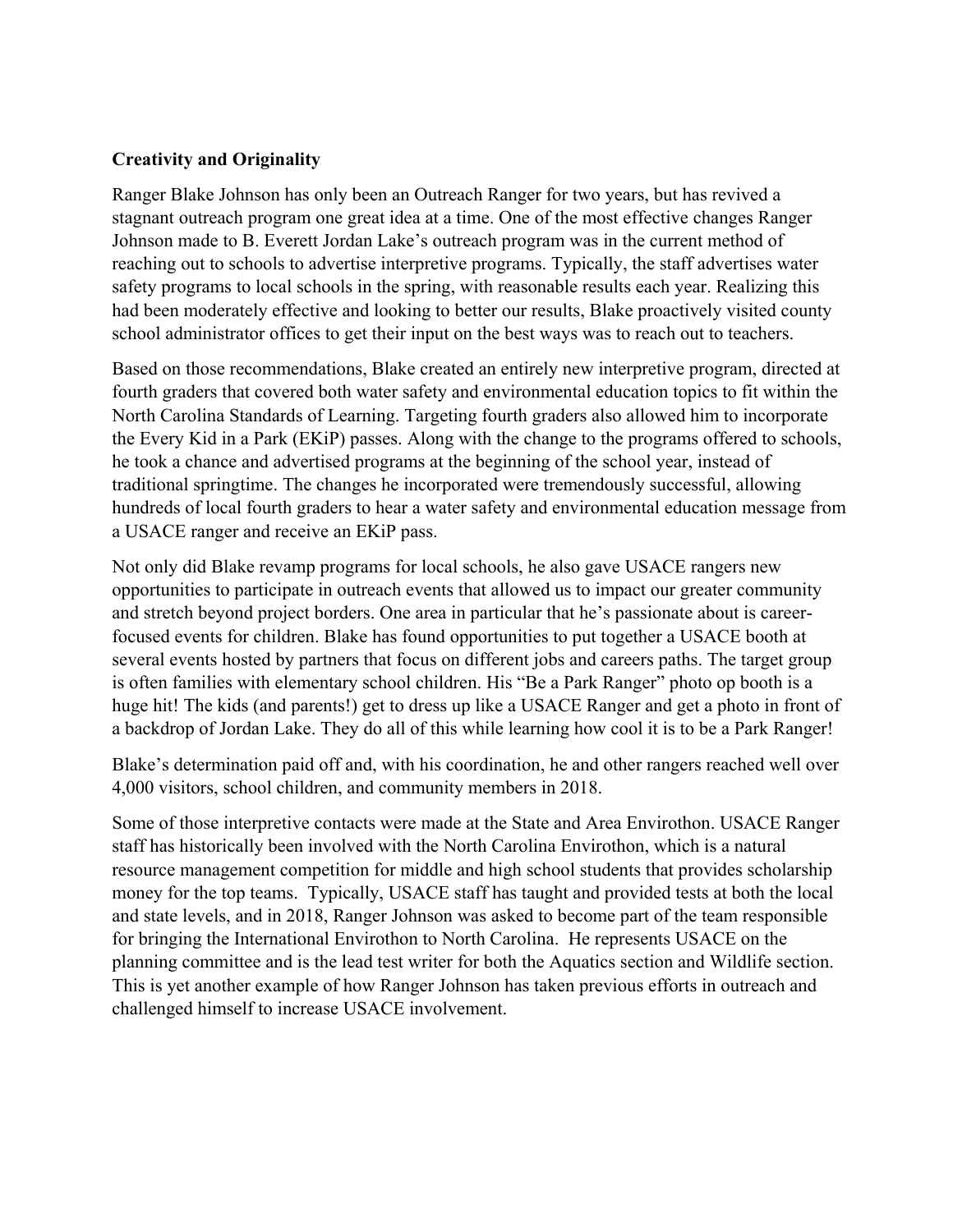#### **Made a Positive Experience for Visitors**

Blake has definitely made a substantial difference in how visitors experience B. Everett Jordan Lake. The B. Everett Jordan Dam, Tailrace Fishing Area, and Visitor Center are in a rural region and, while we do have regular visitors, these areas have never been a true destination at Jordan Lake, other than bank fishing, bird watchers, and folks buying annual passes. We do not get the visitation that a typical day-use area with large shelters or a swim beach might. Again, not one to be daunted, one of Blake's long-term goals is to make the Visitor Center and Tailrace destinations for the recreating public and increase our visitation. He has several big ideas to get us there that he hopes to phase in over the next several years. He began that process in 2018 with a simple interpretive program that was wildly successful.

There is a healthy group of birdwatchers who comes to the Tailrace and Visitor Center areas to watch for the bald eagles, herons, and osprey. To capitalize on his current audience's interests, Blake organized a Birds of Prey interpretive program at the Visitor Center's underutilized amphitheater. He organized a Saturday afternoon program and contacted a local gentleman, who happens to have several species of birds of prey in captivity. Advertising on Facebook, lake bulletin boards, and public places like the local post office, Blake attracted nearly 50 people to attend the program. This may not sound like much, however, Jordan Lake has never hosted a successful stand-alone interpretive program at our Visitor Center. So, a turn-out of 50 people, without the help of a captive audience in a campground or typical day-use area, was a noteworthy success! This event, simple as it was, brought in plenty of folks who were there just to see some birds of prey, but walked away with a better understanding of who the Corps is, and what Jordan Lake has to offer.

Though most of Jordan Lake's recreation areas are leased to the State of North Carolina, Blake works to impact visitors at the State Park day-use areas and swim beaches, as well. One of the most successful water safety initiatives has been our life jacket loaner stations that provide nearly 200 life jackets for use by those who come to the NC State Park swim beaches at Jordan Lake. The program is nearly 20 years old and still going strong. However, when Blake took over the program and recognized that dwindling recreation budgets made it difficult to continue to provide the life jackets, he went looking for a willing partner. What he found was an existing good relationship with Chatham County Safe Kids that he made even better. Again, demonstrating his uncanny knack for taking a good program and making it better, Blake secured life jackets for our loaner program from Safe Kids that were free of charge to USACE. Not only did he secure life jackets, but he was also got several water safety billboards posted around Jordan Lake, with funding provided by Chatham County Safety Kids.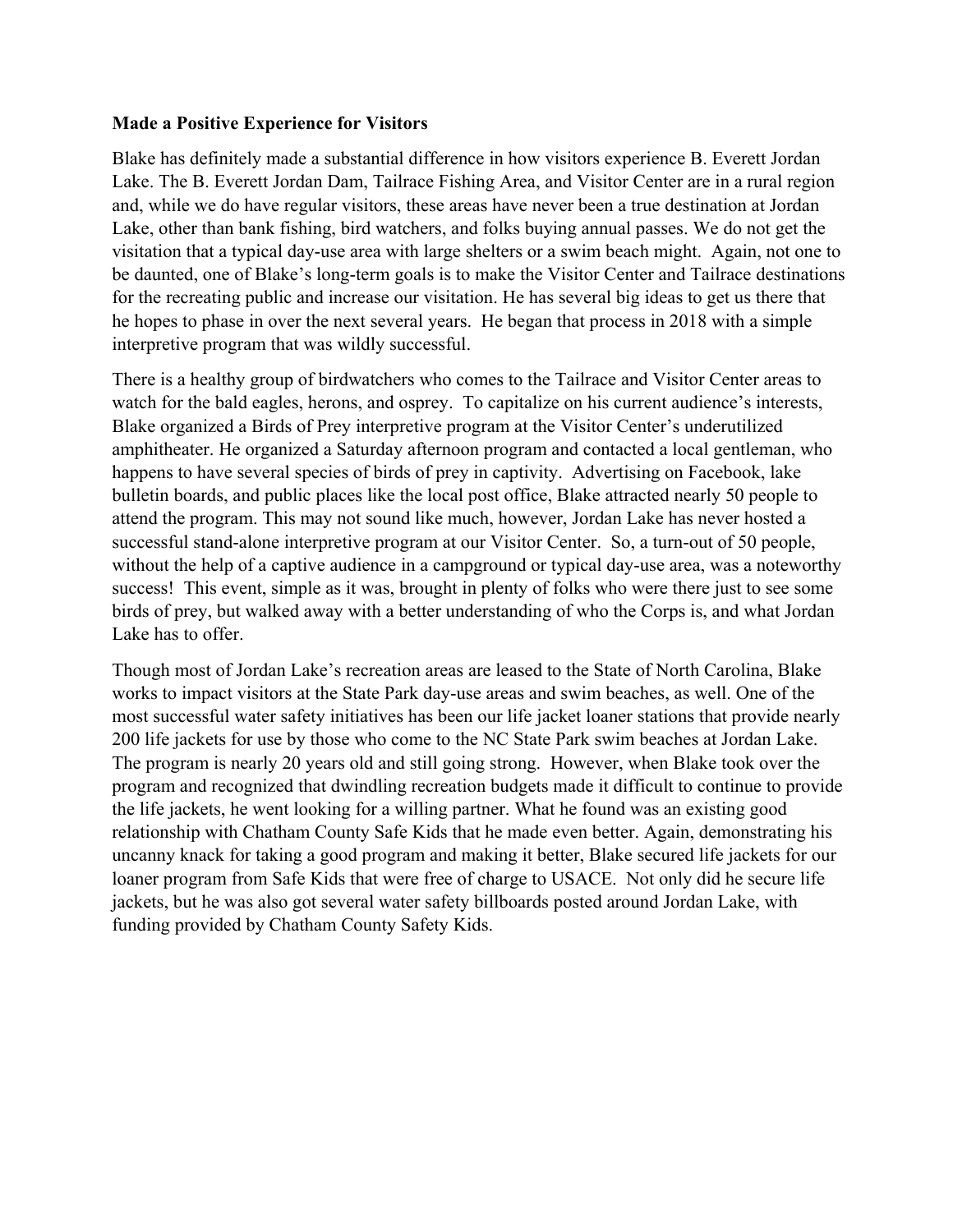#### **Enhancement of the Public's Understanding of USACE and B. Everett Jordan Lake**

This criteria is where Ranger Johnson shines. Since he came on permanently in 2017, Blake had been working steadily on utilizing social media as a tool for educating the public. Blake began updating Jordan Lake's Facebook site with lake level and release information, flora and fauna facts, or even trivia questions for followers to answer – all in an effort to increase Jordan Lake's digital footprint. In 2018, he was successful in more than doubling Jordan Lake's followers on Facebook. However, that wasn't enough for him. Knowing Facebook only reaches a fraction of those online, Blake gained permission from the Wilmington District Public Affairs Office to create a Jordan Lake Instagram account, as well. Jordan Lake now has the first Instagram account in the Wilmington District. That account has exploded with popularity and given USACE another platform to reach people.

2018 gave Blake multiple opportunities to sharpen his outreach skills via social media, time and time again. In the fall and winter of 2018, B. Everett Jordan Lake was flooded multiple times, with little relief from heavy rainfall and high water both at the lake and, subsequently, downstream. He worked tirelessly to keep Jordan Lake's social media platforms updated with flood releases, lake level information, and recreation area and boat ramp closures. By posting this information, he not only kept the public informed, but opened us up to questions, and sometimes criticisms of flood operations. These questions, and even criticisms, were all taken in stride, and Blake used each and every one as a learning opportunity for the Facebook user and others who might read his response. He represents B. Everett Jordan Lake with the utmost integrity, while interpreting the Corps Mission.

One final initiative worth noting is one that has been in planning stages through 2018, with a launch date of April 2019. Blake is currently planning for a brand new event to be hosted at the Jordan Lake Visitor Center. The event, called the Environmental Futures Fair, brings together professionals in the natural resources management and/or outdoor recreation fields in one place. This event will build off of Blake's original idea of the "Be a Park Ranger" booth, but expands it to include many of our partners at Jordan Lake and beyond. It's included here because the upfront work of gathering partners, securing experts to lead interpretive programs, and advertising efforts all happened in 2018.

Ranger Johnson said it best, "Our goal is to expose youth, as well as families, to a wide array of outdoor-oriented careers and to volunteer opportunities in their communities that benefit the outdoors. Growing up, I wanted a career in nature but knew little about how to get there so this is my chance to help others make a choice."

How many times as Park Rangers have we been told by a visitor, "I always wanted to be a Park Ranger!" This ambitious event, put together entirely by Ranger Blake Johnson, will give kids and their parents the opportunity to see what careers are available to them. Maybe some of those kids we see at the Environmental Futures Fair will be inspired to become our next generation of USACE Park Rangers!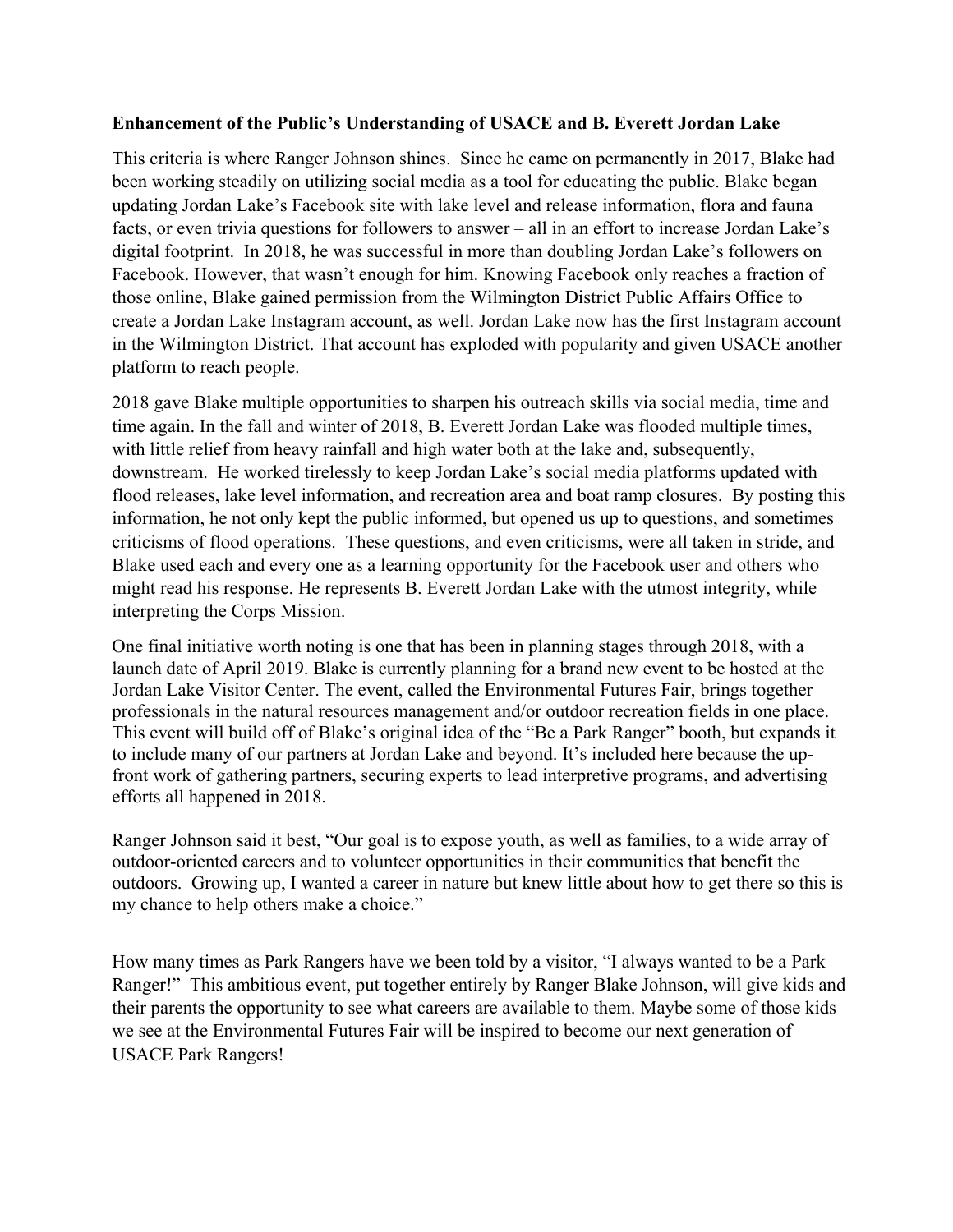